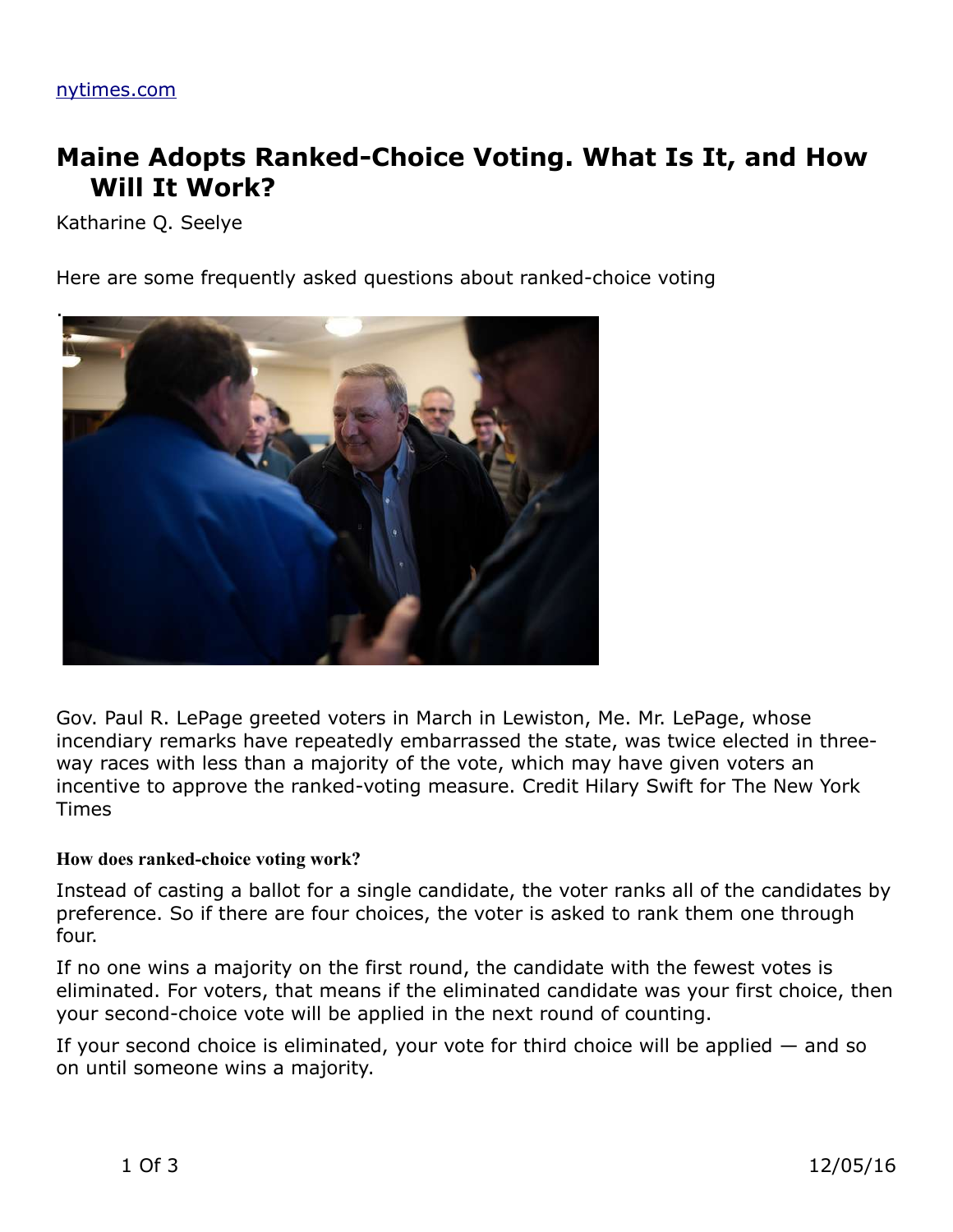## **What are the advantages?**

Proponents say the voting method ensures that whoever is elected has the support of a majority of voters. They say this helps increase civility because candidates need to appeal to a spectrum broader than just their base in order to win over their opponents' supporters on subsequent ballots. And theoretically it eliminates the possibility of a "spoiler" candidate winning.

## **What are the disadvantages?**

Opponents argue that because it is more complex, ranked-choice voting depresses turnout and leads to more errors in part because it can be confusing. In a rural state like Maine, where half of the communities count ballots by hand, ranked voting could also lead to more errors by the people doing the counting. Opponents argue further that the voting method can still skew the results toward someone not favored by the majority, and it can be costly.

## **Why did Maine voters approve ranked-choice voting?**

It was close — 52 percent in favor to 48 percent against. But a slim majority seemed to want reform, and ranked-choice voting had been successful in two mayoral races in Portland. This year's measure was put into motion in 2014, but the campaign coincided with rising voter anger over Maine's governor, Paul R. LePage, a Republican, who has [repeatedly embarrassed the state](http://www.nytimes.com/2016/08/30/us/controversial-gov-paul-lepage-maine-list.html) with contentious comments. Mr. LePage was twice elected in three-way races with less than a majority of the vote, which may have given voters an added incentive to approve this measure. The state [Democratic Party](http://topics.nytimes.com/top/reference/timestopics/organizations/d/democratic_party/index.html?inline=nyt-org) supported it, though ranked-choice voting does not favor one party or another, and it earned the support of the League of Women Voters of Maine. One major concern was that ranked voting violates the state's Constitution, which calls for elections of the governor and Legislature by a [plurality, not a majority,](https://fairvote.app.box.com/v/RCV-Maine-Legal-Analysis) but a constitutional amendment could resolve that.

#### **How much will it cost?**

In Maine, the secretary of state's office said it would need \$761,000 in fiscal year 2017- 2018 and \$641,000 in fiscal year 2018-2019 to print additional ballot pages and update ballot machines. The Department of Public Safety said it would need a general fund appropriation of \$76,000 and a highway fund allocation of \$73,000 in fiscal years 2017- 2018 and 2018-2019 for overtime and fuel to retrieve, secure and return ballots for central counting in Augusta, the state capital.

#### **How has it worked elsewhere?**

Ranked-choice voting is used in Ireland and Australia in national elections, and it is used to pick the Oscar nominees for best picture. But only 11 American cities, all of them liberal, have instituted it, so their experience may be too limited to draw firm conclusions.

Here in the United States, it generally appears to be working. But there is some question about whether it decreases turnout; some studies say it has, others say that when